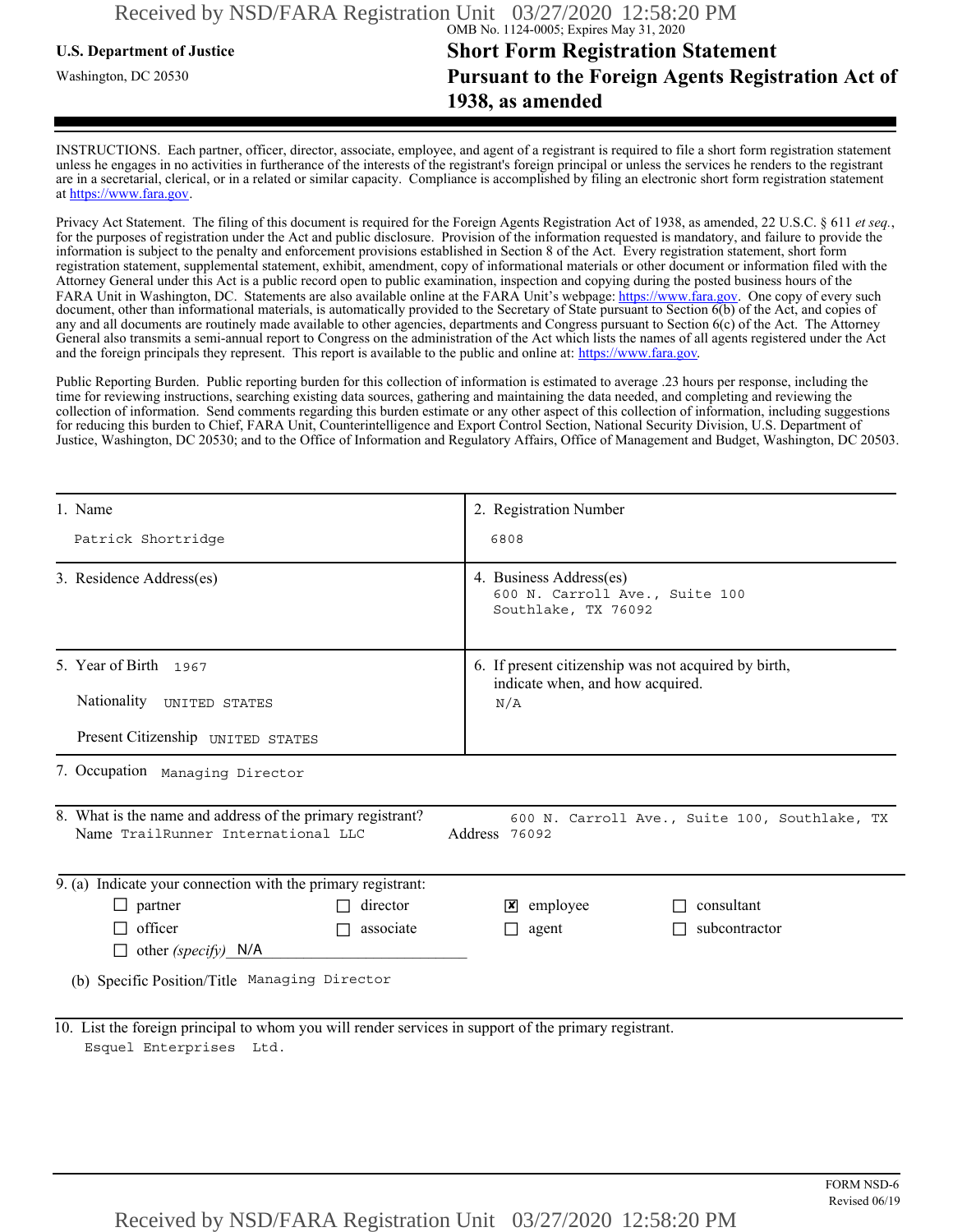|                  | through the primary registrant listed in Item 8.                                       | 11. Describe in detail all services which you will render to the foreign principal listed in Item 10 either directly, or                                                                                                                                                                                                                                                                                                     |                                 |  |
|------------------|----------------------------------------------------------------------------------------|------------------------------------------------------------------------------------------------------------------------------------------------------------------------------------------------------------------------------------------------------------------------------------------------------------------------------------------------------------------------------------------------------------------------------|---------------------------------|--|
|                  | including outreach to newspapers.                                                      | Registrant will provide strategic communications advisory and execution services to Esquel<br>Enterprises Ltd. related to Esquel's employment practices and human rights protections,                                                                                                                                                                                                                                        |                                 |  |
|                  |                                                                                        | 12. Do any of the above described services include political activity as defined in Section 1(o) of the Act <sup>1</sup> ?                                                                                                                                                                                                                                                                                                   |                                 |  |
|                  | $Yes \n  X$<br>No $\square$                                                            |                                                                                                                                                                                                                                                                                                                                                                                                                              |                                 |  |
|                  | dissemination of informational materials.<br>See response to item 11.                  | If yes, describe separately and in detail such political activity. The response must include, but not be limited to, activities<br>involving lobbying, promotion, perception management, public relations, economic development, and preparation or                                                                                                                                                                          |                                 |  |
|                  | 13. The services described in Items 11 and 12 are to be rendered on a                  |                                                                                                                                                                                                                                                                                                                                                                                                                              |                                 |  |
|                  | $\Box$ full time basis                                                                 | $\triangleright$ part time basis                                                                                                                                                                                                                                                                                                                                                                                             | $\Box$ special basis            |  |
|                  |                                                                                        | 14. What compensation or thing of value have you received to date or will you receive for the above services?                                                                                                                                                                                                                                                                                                                |                                 |  |
|                  | $\Box$ Salary: Amount \$ N/A<br>per N/A                                                | $\Box$ Commission at $\frac{N/A}{N}$ % of $\frac{N/A}{N}$                                                                                                                                                                                                                                                                                                                                                                    |                                 |  |
|                  | $\boxtimes$ Salary: Not based solely on services rendered to the foreign principal(s). |                                                                                                                                                                                                                                                                                                                                                                                                                              |                                 |  |
|                  | $\Box$ Fee: Amount \$ $N/A$                                                            | $\Box$ Other thing of value $\Box^{N/A}$                                                                                                                                                                                                                                                                                                                                                                                     |                                 |  |
| office?          | Yes $\Box$<br>$No$ $X$                                                                 | 15. During the period beginning 60 days prior to the date of your obligation to register under FARA, did you make any contributions<br>of money or other things of value from your own funds or possessions and on your own behalf in connection with any election<br>to political office or in connection with any primary election, convention, or caucus held to select candidates for any political                      |                                 |  |
|                  | If yes, furnish the following information:                                             |                                                                                                                                                                                                                                                                                                                                                                                                                              |                                 |  |
| Date<br>N/A      | Political Organization or Candidate<br>N/A                                             | Method<br>N/A                                                                                                                                                                                                                                                                                                                                                                                                                | Amount or Thing of Value<br>N/A |  |
|                  |                                                                                        |                                                                                                                                                                                                                                                                                                                                                                                                                              |                                 |  |
| <b>EXECUTION</b> |                                                                                        |                                                                                                                                                                                                                                                                                                                                                                                                                              |                                 |  |
| belief.          |                                                                                        | In accordance with 28 U.S.C. § 1746, and subject to the penalties of 18 U.S.C. § 1001 and 22 U.S.C. § 618, the undersigned swears or<br>affirms under penalty of perjury that he/she has read the information set forth in this Short Form Registration Statement, that he/she is<br>familiar with the contents thereof, and that such contents are in their entirety true and accurate to the best of his/her knowledge and |                                 |  |
| 03/27/2020       | Patrick Shortridge                                                                     | /s/Patrick Shortridge                                                                                                                                                                                                                                                                                                                                                                                                        |                                 |  |

## **EXECUTION**

| 03/27/2020 | Patrick Shortridge | /s/Patrick Shortridge |
|------------|--------------------|-----------------------|
| Date       | Printed Name       | Signature             |

1 "Political activity," as defined in Section 1(o) of the Act, means any activity which the person engaging in believes will, or that the person intends to, in any way influence any agency or official of the Government of the United States or any section of the public within the United States with reference to formulating, adopting, or changing the<br>domestic or foreign policies of the United States political party.